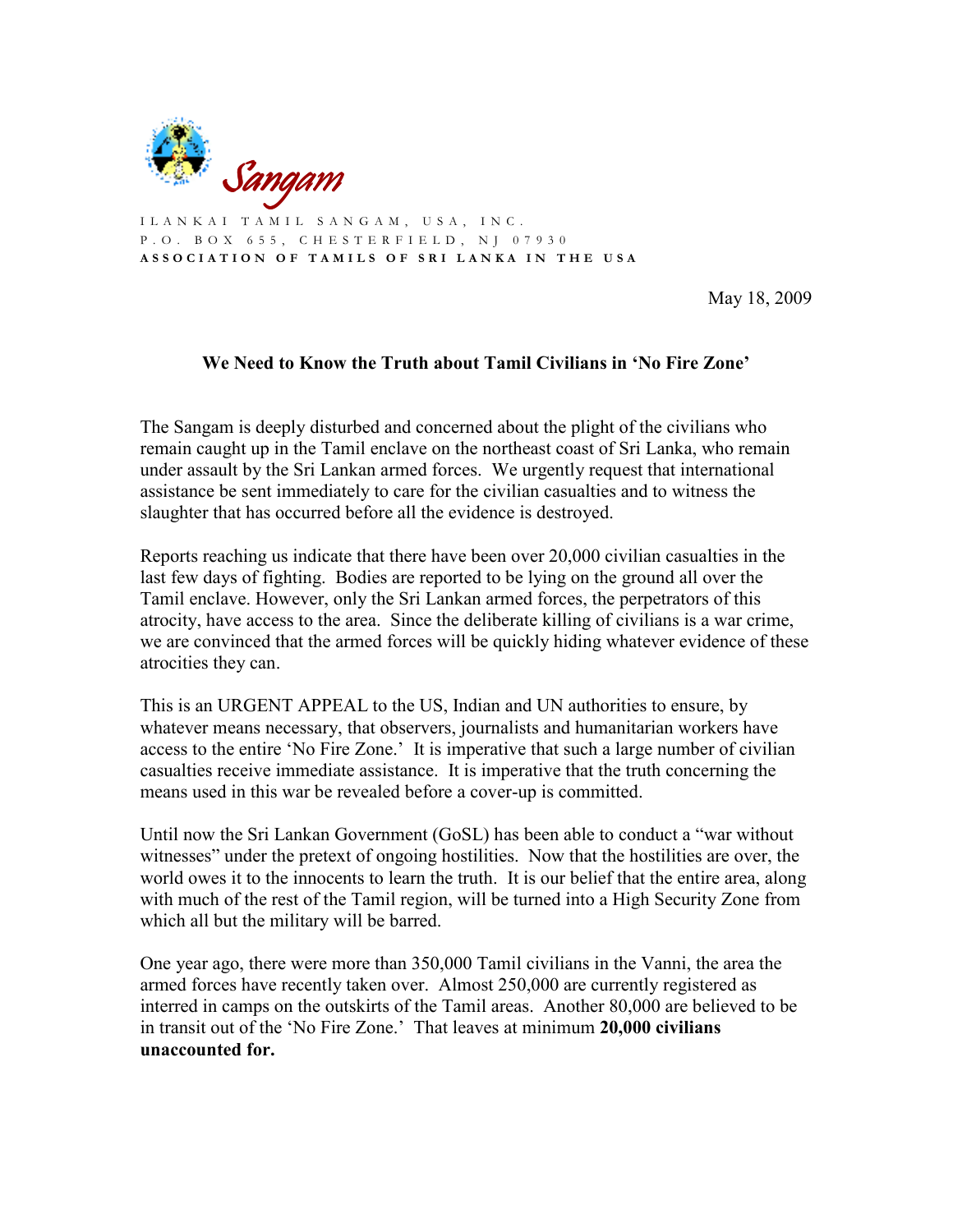It is completely outside the norms of human behavior to deliberately annihilate large numbers of civilians in the course of military operations when other means are available. The UN High Commissioner for Human Rights and the European Union have called for an inquiry into the possible commission of war crimes in the large-scale killing of Tamil civilians.

The Tamils of Sri Lanka have paid a heavy price for standing up for their rights and we hope that at this late hour, they will get the assistance they need and the justice they deserve.

Sincerely,

Americans for Peace in Sri Lanka Association of Sri Lankan Tamils in the USA HELP Advocates Tamils Against Genocide World Tamil Organization

cc: ICRC statement